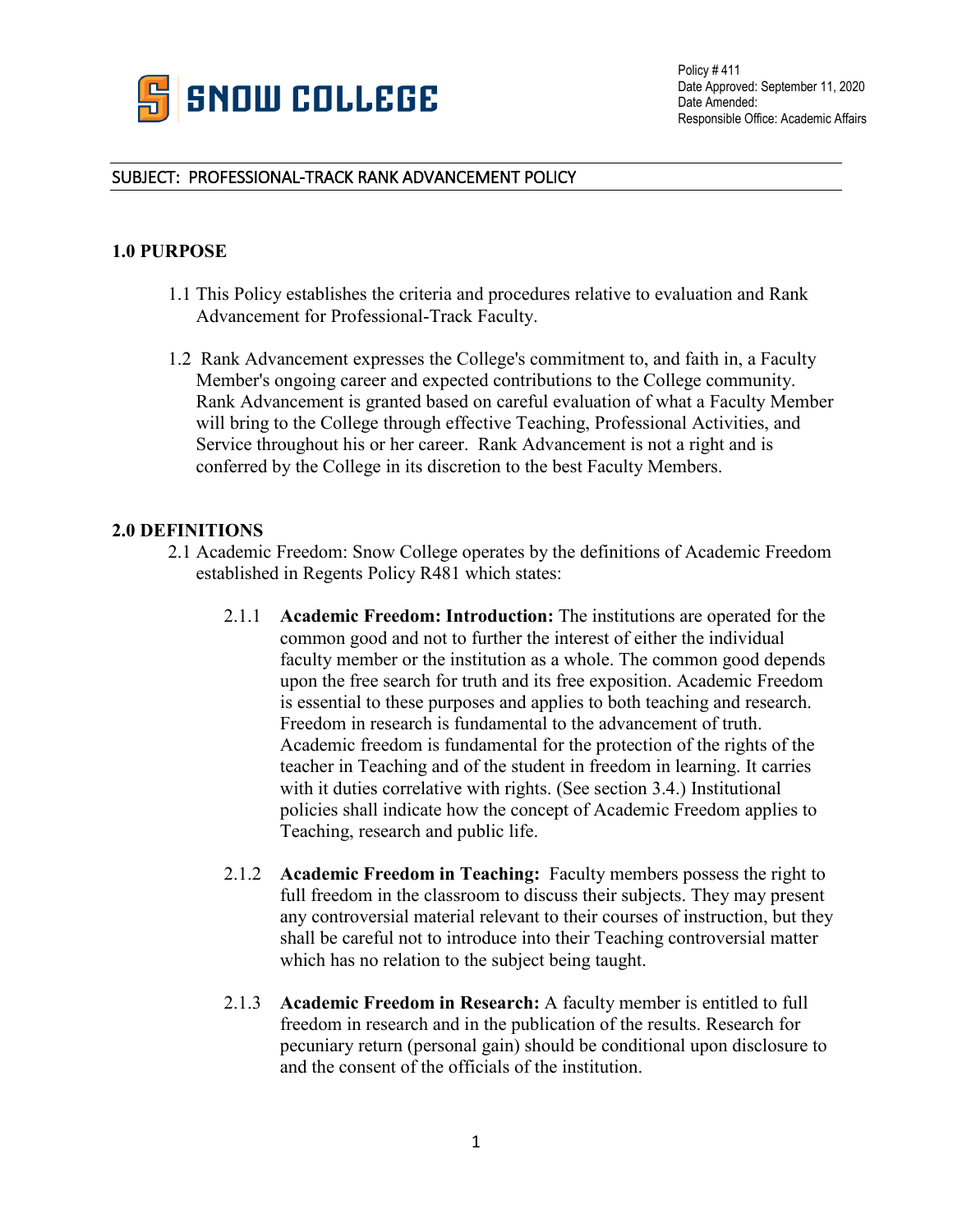

- 2.1.4 **Academic Freedom in Public Life:** A college or university Faculty Member is a citizen, a member of a learned profession, and an officer of an educational institution. When the Faculty Member speaks or writes as a citizen, he/she should be free from institutional censorship or discipline, but the Faculty Member's special position in the community imposes special obligations. As a person of learning and an education officer, the Faculty Member should remember that the public may judge his/her profession and institution by his/her utterances. Hence the Faculty Member should at all times strive to be accurate, should exercise appropriate restraint, should show respect for others, and should make every effort to indicate that he/she is not speaking for the institution.
- 2.2 Rank Advancement: Upon beginning service at Snow College, Professional-Track Faculty Members are assigned the academic rank of instructor or instructor II. Faculty Members who demonstrate exemplary service in all three areas to the College are eligible to be advanced to higher academic ranks (instructor II, senior instructor, master instructor) after a complete review. The review procedures are set forth in this document.
- 2.3 Candidate: A Faculty Member being evaluated for Rank Advancement.
- 2.4 Faculty Acton Plan (FAP): A plan required of Faculty Members who receive an evaluation of "Needs Improvement" in a review by a department chair, dean, or Faculty Evaluation Team.
- 2.5 Faculty Development Plan (FDP): A plan that individual Faculty Members create that addresses their responsibilities in regards to Teaching, Service, and Professional Development.
- 2.6 Faculty Evaluation Team (FET): A team of faculty colleagues who evaluate individual Faculty Members in their path towards Rank Advancement. The FET recommends for or against Rank Advancement of individual Faculty Members.
- 2.7 Faculty Member: A Faculty Member in this document refers to a Faculty Member who has been hired on the Professional-Track and is eligible for Rank Advancement at Snow College.
- 2.8 Memo of Understanding (MOU): The MOU is a document agreed to by an individual Faculty Member and the College and specifies responsibilities, both general and specific, in regards to the Faculty Member's employment at Snow College. Added responsibilities or a change of responsibilities may require an addendum to the MOU or the creation of a revised MOU.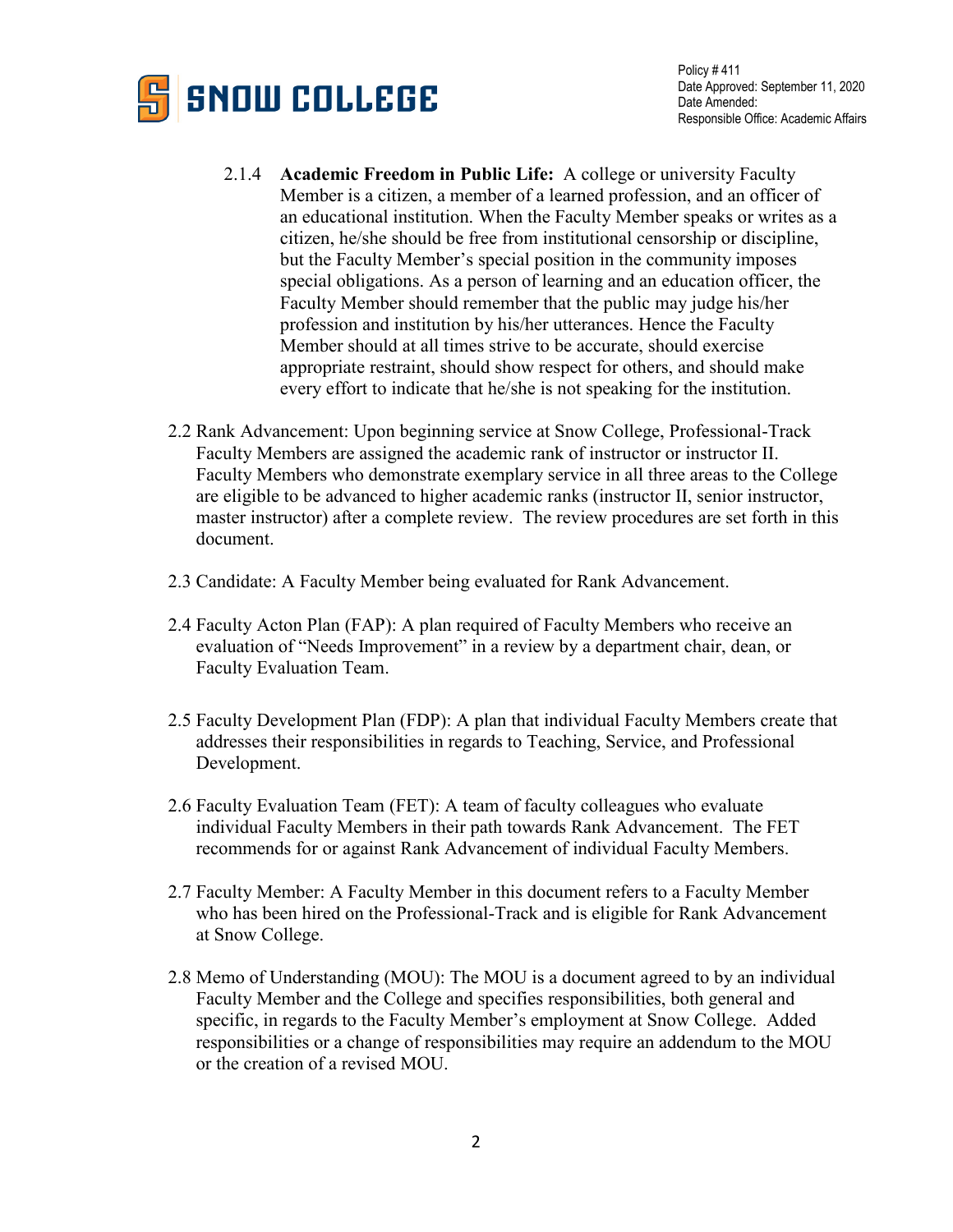

- 2.9 Non-Reappointment: A decision that recommends (in the case of the PTC) or concludes (in the case of the president) that a Faculty Member will not be reappointed.
- 2.10 Professional Development (activities): Those activities that a Faculty Member participates in regarding professional research, improving instructional skills, certifications, and engagement in a relevant academic area of training.
- 2.11 Professional-Track Committee (PTC): The faculty committee charged with overseeing the faculty review process leading to Rank-Advancement.
- 2.12 Professional-Track Faculty Member (PT Faculty Member): A Faculty Member in this document refers to a Faculty Member who has been hired on the Professional-Track and is eligible for Rank Advancement at Snow College. A Professional-Track faculty member holds the appropriate degree and/or experience and qualifications demonstrating mastery of a particular field.
- 2.13 Professionalism: The ethical, moral, collegial and professional behavior in which a Faculty Member is expected to conduct themselves around students, staff and faculty colleagues.
- 2.14 Sabbatical: A professional hiatus sanctioned by the College that allows a Faculty Member to conduct Professional Activities or Teaching outside the Faculty Member's normal Teaching responsibilities at Snow College. The granting of Sabbatical leaves is dependent on the College's financial ability to support Sabbaticals.
- 2.15 Service: Service rendered on the part of a Faculty Member to the College. Only Service as described in Section Four of this document is relevant to Rank Advancement considerations.
- 2.16 Teaching: Course instruction in classroom, lab, and studio settings, or in locations and conditions agreed upon in a Faculty Member's MOU that conforms with the College's mission as a Teaching institution.
- 2.17 Year. A Year is an academic period of two semesters. While Teaching is assessed for summer term sessions, a summer term is not counted towards completing an academic Year. Completion means successfully Teaching for the entire semester with no major absences. If a Faculty Member misses more than ten class days in a semester, the department chair, dean and provost will determine how best to serve the needs of the students and the Faculty Member. A Year typically includes fulltime Teaching for a consecutive fall and spring semester but, with approval of the PTC, may include two fall semesters, two spring semesters or a mix of fall and spring semesters or other special circumstances to achieve the required years of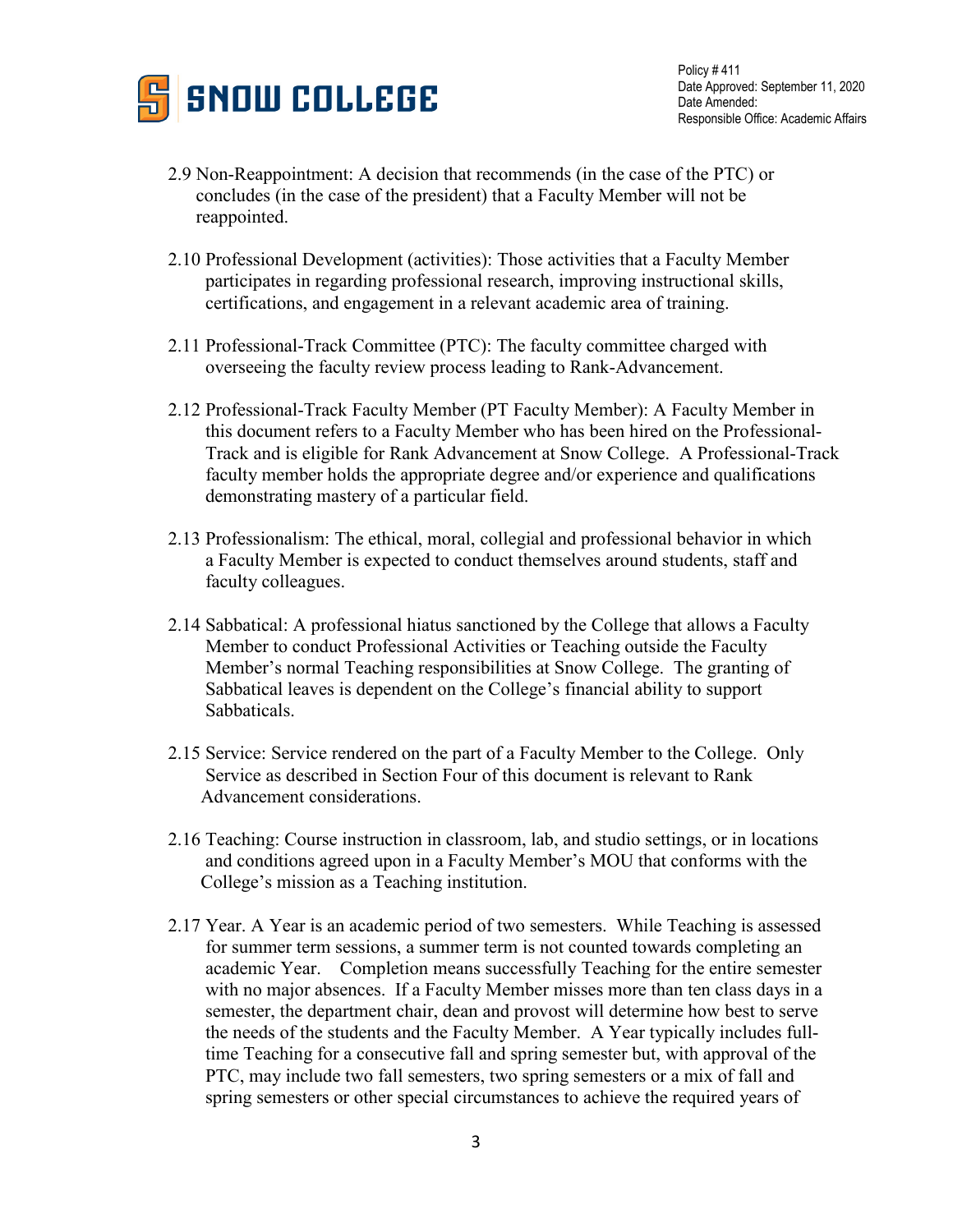

service to be evaluated for and qualify for Rank Advancement. Faculty Members who take medical leave or another type of leave only count those years when they are actively Teaching at Snow College towards their Rank Advancement. A Year may also include a mix of Teaching and serving in administrative positions as provided in the Faculty Workload Document.

# **3.0 STATUS OF PT FACULTY MEMBERS**

- 3.1 A MOU will state the terms and conditions of every PT Faculty Member appointment.
- 3.2 Professional-Track Faculty Members do not receive tenure. They are eligible for reasonable notice prior to Non-Reappointment. Notice of Non-Reappointment shall be given no later than December 15 of the second academic year of service, if the appointment expires at the end of that year. If an initial two-year appointment terminates during an academic year, notice should be given at least six-months in advance of termination. After two or more years of service at the College, the minimum period for notice of Non-Reappointment is six-months before the expiration of an appointment. If a program or unit is discontinued, the College shall make reasonable effort to give to each affected faculty member as much notice as possible but no less than six-months notice.
- 3.3 In certain rare circumstances, a PT Faculty Member may switch to Tenure-Track and be eligible for tenure. Approval to switch from Professional-Track to Tenure-Track must be approved by the division dean, the provost, and the president. The Advancement and Tenure Committee will determine how many years, if any, a faculty member switching to Tenure-Track may be granted towards tenure.

# **4.0 EVALUATION MATERIALS AND CRITERIA**

- 4.1 All Faculty Members will maintain a professional portfolio that includes the following:
	- 4.1.1. A complete, updated current curriculum vitae. This curriculum vitae will list Faculty Members' post-secondary education and certifications, including applicable coursework beyond their most recent degree; courses taught or developed for Snow College; other work responsibilities for which faculty members received Credit Hour Equivalency (CHE) or financial remuneration from Snow College; Service given to Snow College, the profession, or the community without CHE or financial remuneration; professional presentations, publications, and creative works; and professional development, including work experience, that faculty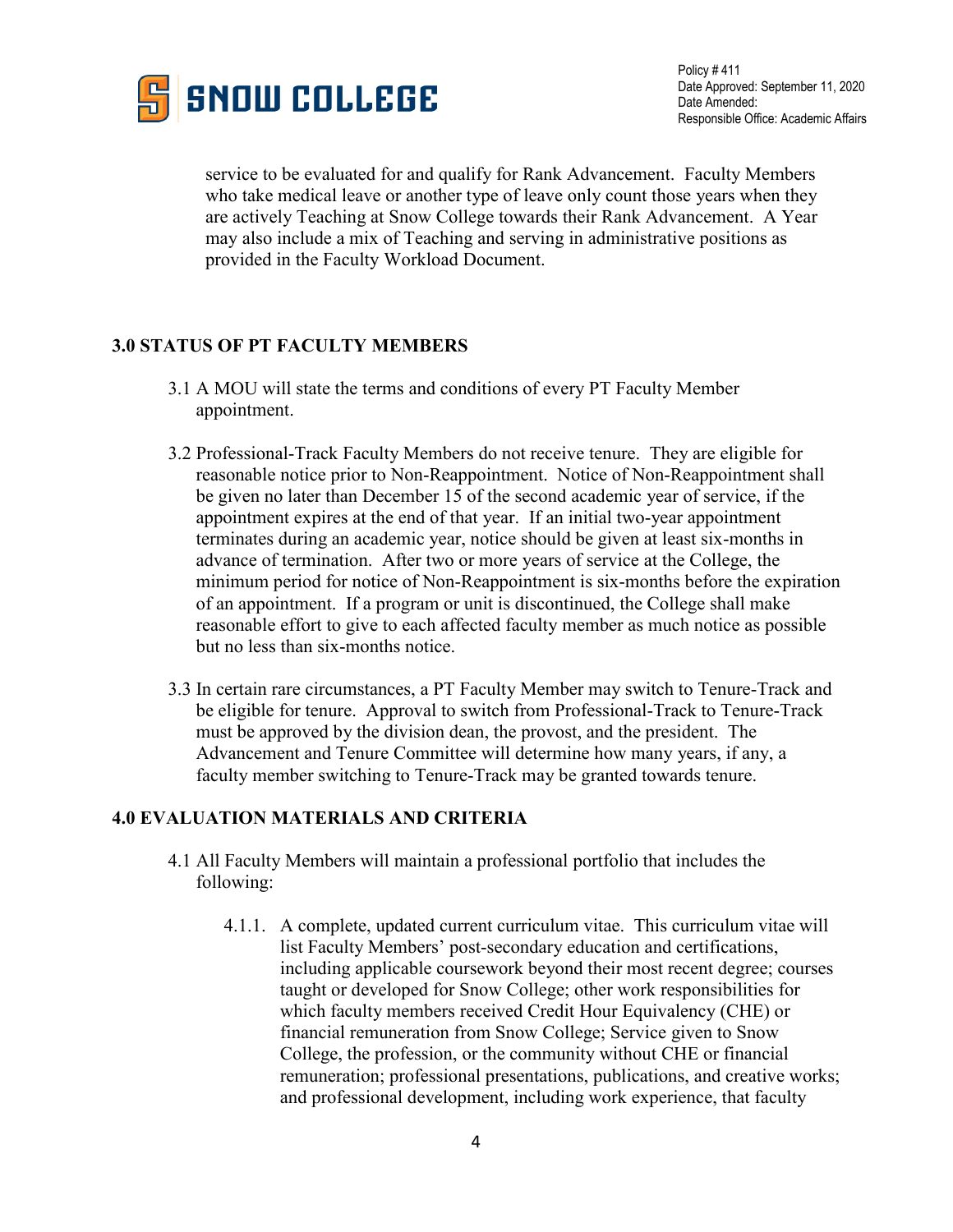

members have completed that is applicable to their assignments. Faculty Members will include when they were paid for Service, presentations, publications, or Professional Development.

- 4.1.2 Memo of Understanding (MOU). Faculty Members will keep their most recent MOU in their professional portfolio. Older MOUs should be kept in the portfolio.
- 4.1.3 Annual evaluation and Three-Year evaluation. Annual evaluations are conducted for Professional-Track Faculty Members in their first six-years of service. The department chair will conduct the annual evaluation for members of their department. Deans can assist department chairs in annual evaluations when the chair's evaluation load is particularly heavy. Deans will conduct the three-year evaluation once a faculty member has completed six-years of service at Snow College. Annual and three-year evaluations include a review of the faculty member's Teaching, Professional Development Activities, and Service. Deans are evaluated every three years by the provost.
- 4.1.4 A Faculty Development Plan. A FDP is a plan that is crafted by a Faculty Member, with input and approval by the department chair and dean, and signed by their PTC division representative. The FDP states the faculty member's responsibilities and goals as a Faculty Member of their department and Snow College and how they plan to accomplish those responsibilities. A FDP shall take into account differing responsibilities between departments. (For example, a FDP for Teaching in a Fine Arts department may include private lessons, College performances, and community plays or concerts as part of the Faculty Member's responsibilities. A FDP for Industrial Technology may include competitions in Skills USA as part of the Faculty Member's responsibilities.)
- 4.1.5 A current self-evaluation: Professional-Track Faculty who have served less than six-years will submit annual self-evaluations to their portfolio. Professional-Track Faculty who have served for more than six-years will submit self-evaluations every three years to their portfolio. The selfevaluations will describe how well they have met evaluation criteria in Teaching, Professional Development, and Service. They will include information about their progress toward meeting their responsibilities and goals from their FDP (and FAP, if applicable). They will assess their strengths and weaknesses, and how they have addressed weaknesses identified by students, peers, and chairs and/or deans. Any Professional-Track Faculty Member who receives a rating of "Needs Improvement" in their chair or dean review in any area of performance must submit annual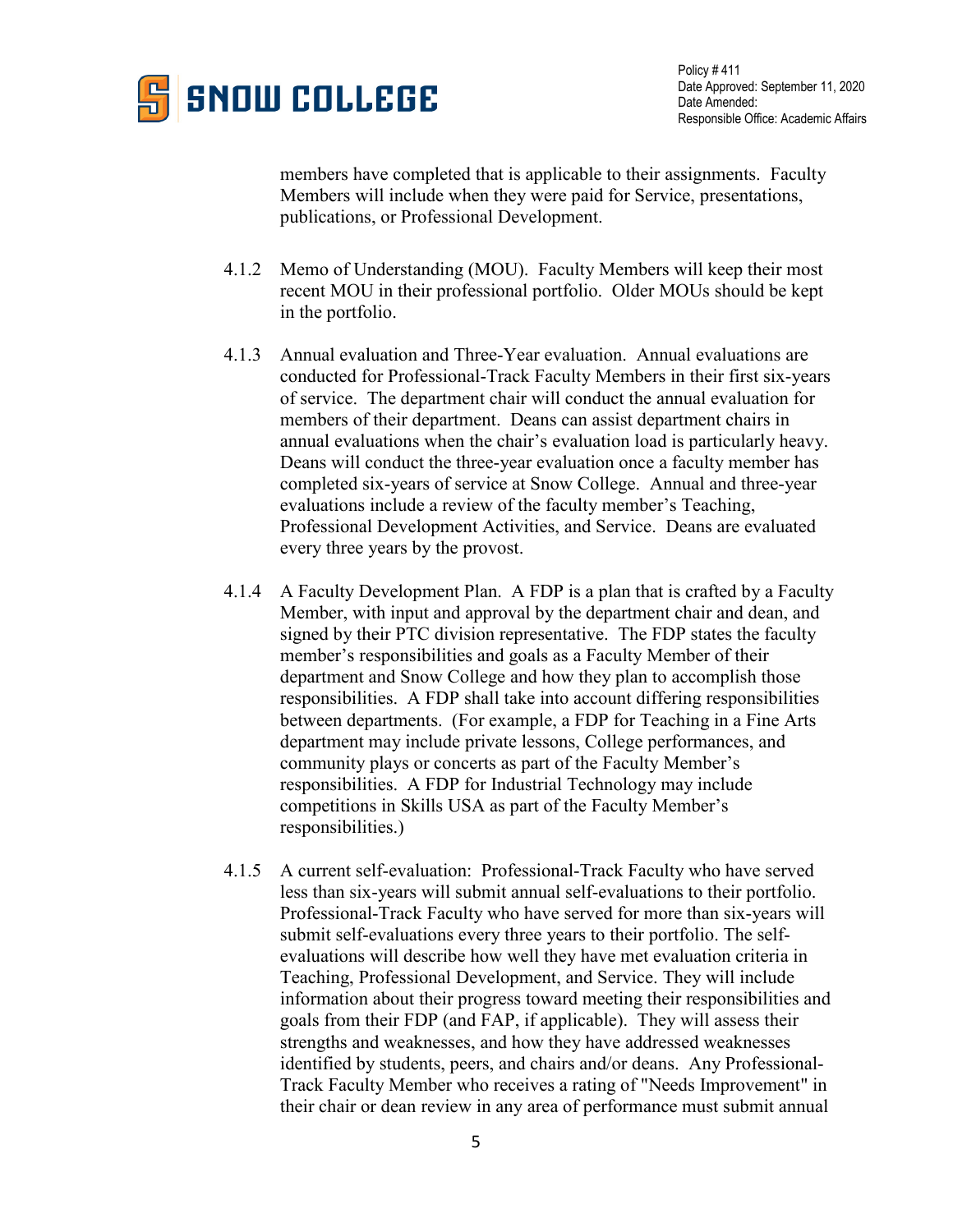

self-evaluations until improvement has been noted by the department chair and division dean.

- 4.1.6 Syllabi as distributed to students for all courses taught during the previous three years. (One syllabus submitted per course, not per section; e.g., a faculty member Teaching several sections of Welding 1010 would submit ONE syllabus for Welding 1010, ONE syllabus for Welding 1020, and syllabi for any courses taught during the previous three years.) Courses taught online or as a hybrid must have syllabi submitted for review, even if the Candidate is Teaching the same course face-to-face.
- 4.1.7 Sample assignments and assessments (e.g., quizzes, exams, essay assignments, research papers) used for courses taught by the Faculty Member. Not all assignments need to be submitted, but enough assignments should be submitted to give evaluators a full representation of work required in the Candidate's courses. Evaluators may request all assignments be submitted if they feel it is necessary for a complete evaluation.
- 4.1.8 Any additional materials required by the Faculty Member's division.
- 4.1.9 Faculty Members will send an up-to-date copy of their professional portfolios to the provost's office when they are being reviewed by the PTC (see Section 4 for submission timelines). A Faculty Member may choose to update any information in his or her portfolio as they feel may be useful in the evaluation process. FETs, department chairs, division deans, and the PTC may have access to the professional portfolio for purposes of evaluating a Faculty Member's candidacy for Rank Advancement. The provost, president, and members of the Board of Trustees may also view the portfolio.
- 4.2 While Faculty Members will be evaluated on their portfolio, evaluations may also include a review of the following:
	- 4.2.1 All previous self-evaluations, FDPs, FAPs, Chairs' and deans' evaluations, student evaluations, and classroom evaluation reports throughout the Candidate's career.
	- 4.2.2 Letters from department chairs, division deans, colleagues, and community members with information relevant in evaluating Service to the College or the profession and Professionalism as a member of the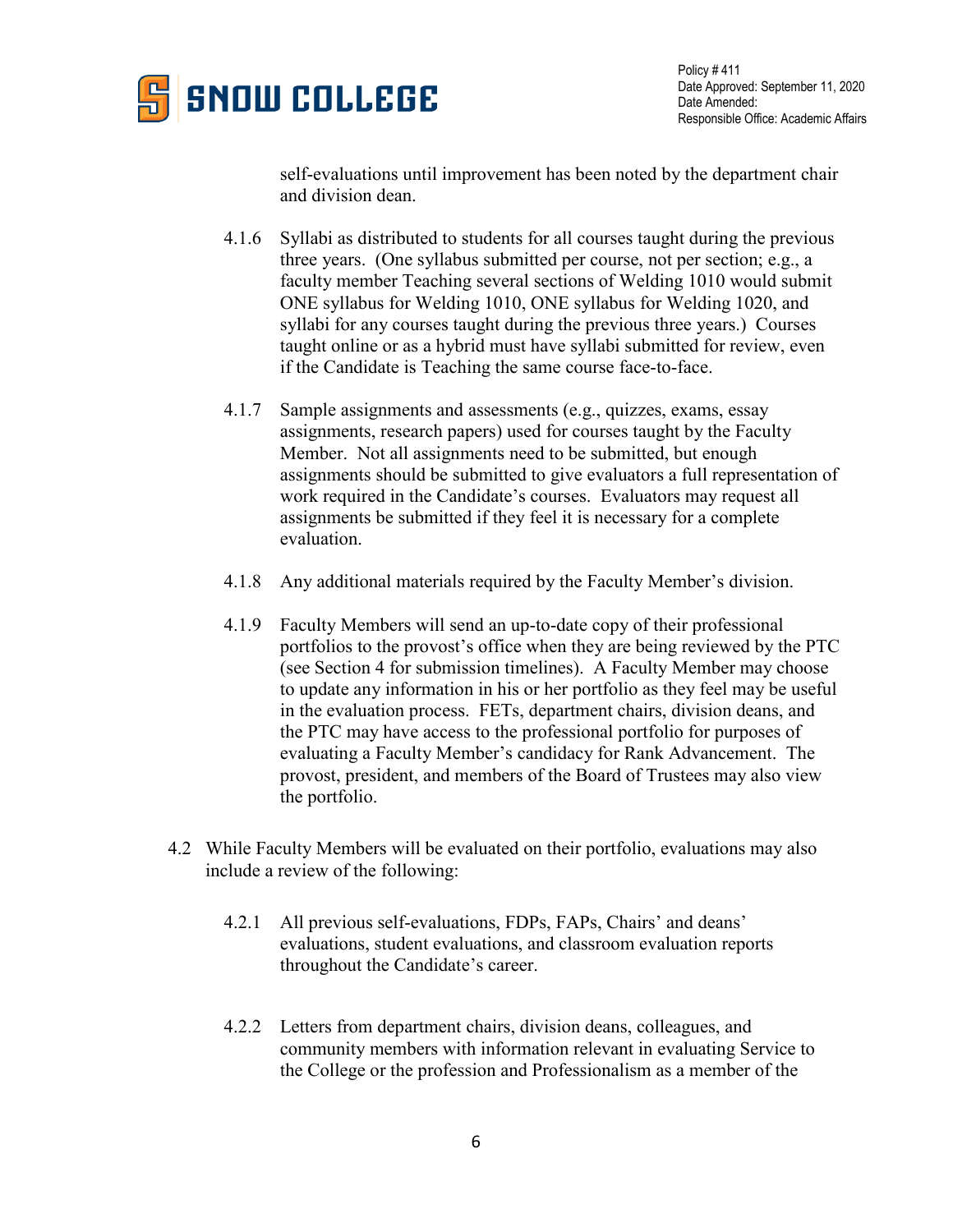

College community. A maximum of five letters may be submitted each year.

- 4.2.3 The FET and PTC may or may not choose to interview Candidates for Rank Advancement.
- 4.3 Each division has a unique place in fulfilling the mission of Snow College. As a result, it is acknowledged that faculty assignments often differ from one division to another. Therefore, each division will submit to the PTC an explanation of additional criteria and considerations their FDPs include that are taken into account when evaluating their faculty. The PTC will review these criteria and will work with deans to ensure that evaluation criteria are fair and do not diverge drastically from criteria in other divisions but the PTC will have final say on including additional criteria. Divisions will review their criteria and considerations on a regular basis and submit changes for approval as needed.

# 4.4 **Evaluation Criteria**

- 4.4.1 Snow College is a Teaching institution. First and foremost, Faculty Members must be effective Teachers and dedicated to fulfilling the mission of the College. Faculty Members are also evaluated for Professional Development and Service and collegiality. Faculty are rated as one of the following in each area of performance:
	- Exceeds Expectations
	- Meets Expectations
	- Needs Improvement

# 4.4.2 **Evaluating Teaching**

- 4.4.2.1 Teaching is the most important factor in evaluation. Teachers who are effective:
	- 4.4.2.1.1 Offer courses that are engaging, relevant and rigorous. Material presented in each course is accurate, up-todate and revised on a regular basis.
	- 4.4.2.1.2 Communicate course standards and learning outcomes clearly. They use appropriate Teaching methods and align learning activities, assignments and assessments to help students achieve established outcomes.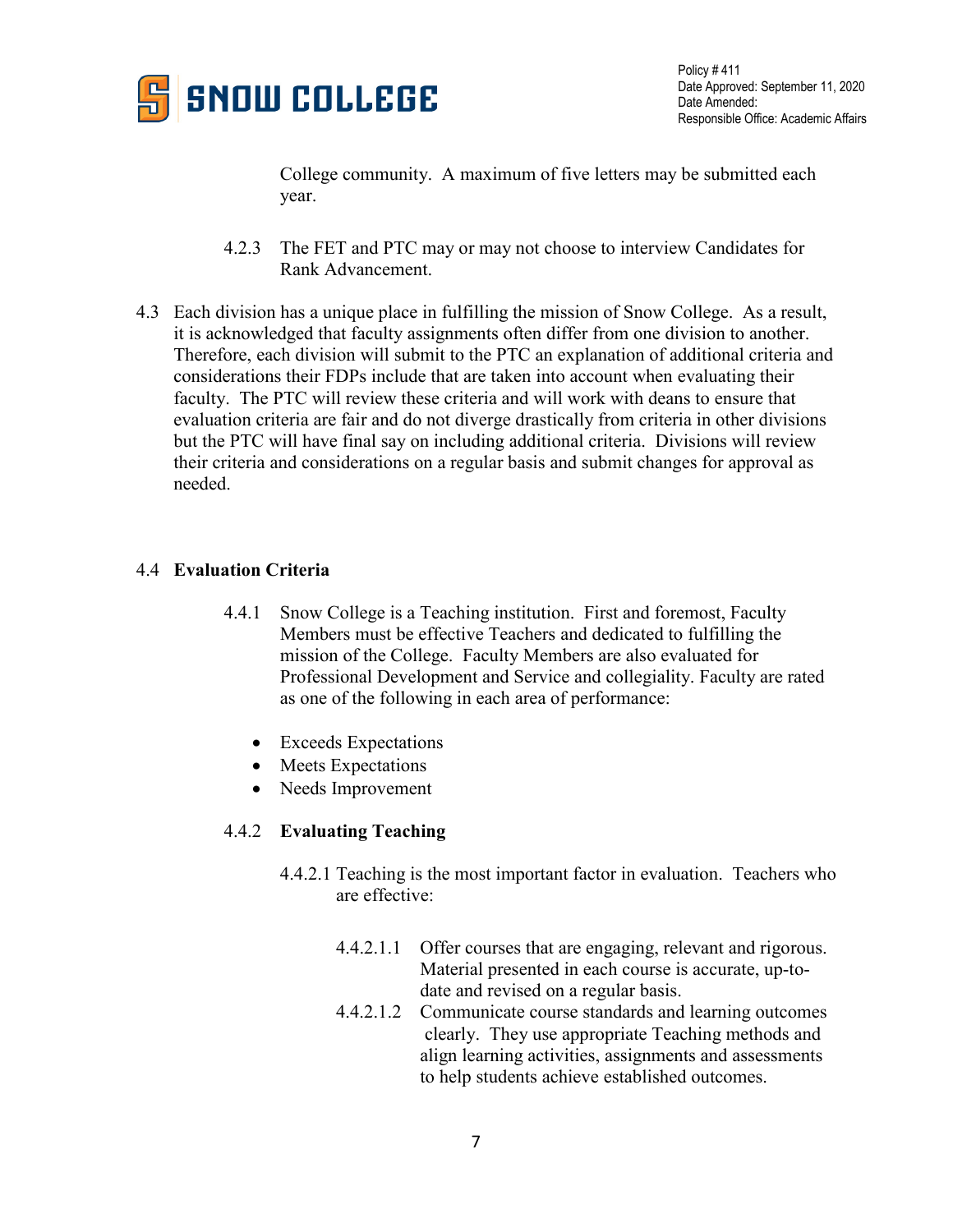

- 4.4.2.1.3 Motivate students with their mastery of and enthusiasm for their discipline and their respect and concern for students. They are available to help students outside of classrooms, labs, and studios, and seek to mentor them as appropriate.
- 4.4.2.2 Snow College recognizes diversity in Teaching assignments across disciplines. A Faculty Member's MOU and the current Snow College Workload Policy should be taken into consideration when evaluating the nature and effectiveness of their Teaching.

# **4.4.3 Evaluating Professional Development**

4.4.3.1 All full-time Faculty Members are expected to pursue activities that contribute to their Professional Development. Faculty Members should consult with their chair and/or division dean to identify appropriate Professional Development goals and activities to support their Teaching and other responsibilities. They should establish a realistic timeline for reaching goals and include this information in their FDP. Professional certificates, updated certificates, and additional training enhances educational programs and helps faculty stay current in their teaching disciplines.

### 4.4.4 **Evaluating Service and Professionalism**

- 4.4.4.1 All full-time faculty are expected to participate in College governance by attending and contributing to department and division meetings. They must exhibit professional, ethical behavior, and cooperate with colleagues in and out of their departments and division to create a work environment where different opinions (about policy, academics) can be discussed without resorting to abusive language or behavior. Faculty Members should serve regularly and dutifully on College committees or in other capacities of governance and activities that support the institution, including student recruitment and retention.
- 4.4.4.2 All full-time faculty are expected to participate in the regular assessment of programs and courses. They should be timely in completing assignments that include—but are not limited to regular reviews of course syllabi and program outcomes.
- 4.4.4.3 Snow College values engagement and expects that all full-time faculty will model engagement by seeking opportunities to contribute to their profession and community.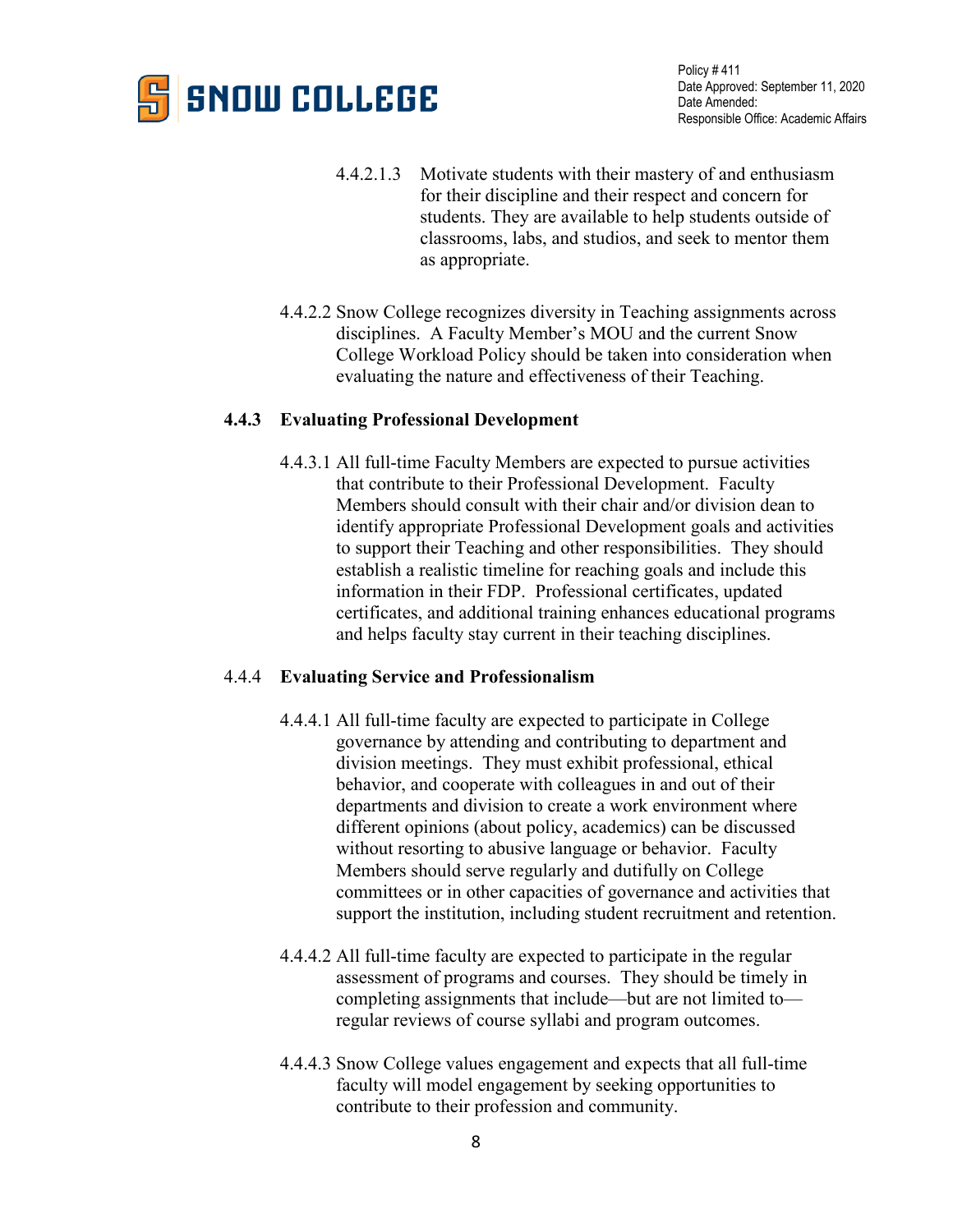

# 5 **SCHEDULE AND SEQUENCE OF FACULTY EVALUATIONS**

In general, this policy sets forth the schedule and sequence of annual evaluations and Rank Advancements. The PTC timelines may change procedural dates, for example the due dates for when materials must be submitted or when various bodies meet to consider matters within their purview, but the substance of the policy shall not be changed.

### 5.2 **Annual and Three-Year Evaluations**

- 5.2.1 Regular evaluations are an important part of the Rank Advancement process but are also an important part of evaluating all faculty—Tenured, Tenure-Track, Professional-Track, and adjuncts. Thus all faculty will be evaluated on a regular basis. Annual evaluations are conducted for Professional-Track Faculty Members with six or fewer years of service. The department chair will conduct the annual evaluation for these Faculty Members and the division dean will conduct evaluations every three years for faculty with more than six-years of service. Deans can assist department chairs in annual evaluations when the chair's evaluation load is particularly heavy or when the chair being evaluated.
- 5.2.2 The annual evaluation of Professional-Track Faculty who have six or less years of service will include:
	- 5.2.2.1 a review of the Faculty Development Plan;
	- 5.2.2.2 a self-evaluation;
	- 5.2.2.3 a comprehensive review by the chair or dean of Teaching, Professional Development and Service.
- 5.2.3 For faculty with more than six-years of service, the three-year evaluation will focus on Teaching and a review of the FDP and include:
	- 5.2.3.1 a review of the Faculty Development Plan;
	- 5.2.3.2 a self-evaluation;
	- 5.2.3.3 a comprehensive review by the chair or dean of Teaching, Professional Development and Service.
- 5.2.4 All annual and three-year evaluations will be conducted before April 15 of the spring semester.
- 5.2.5 If, as a result of the annual or three-year evaluation, a Professional-Track Faculty Member is found to not be meeting the minimum standards required of a Faculty Member of his or her discipline, the department chair or dean shall meet with the provost to discuss remediation, discipline or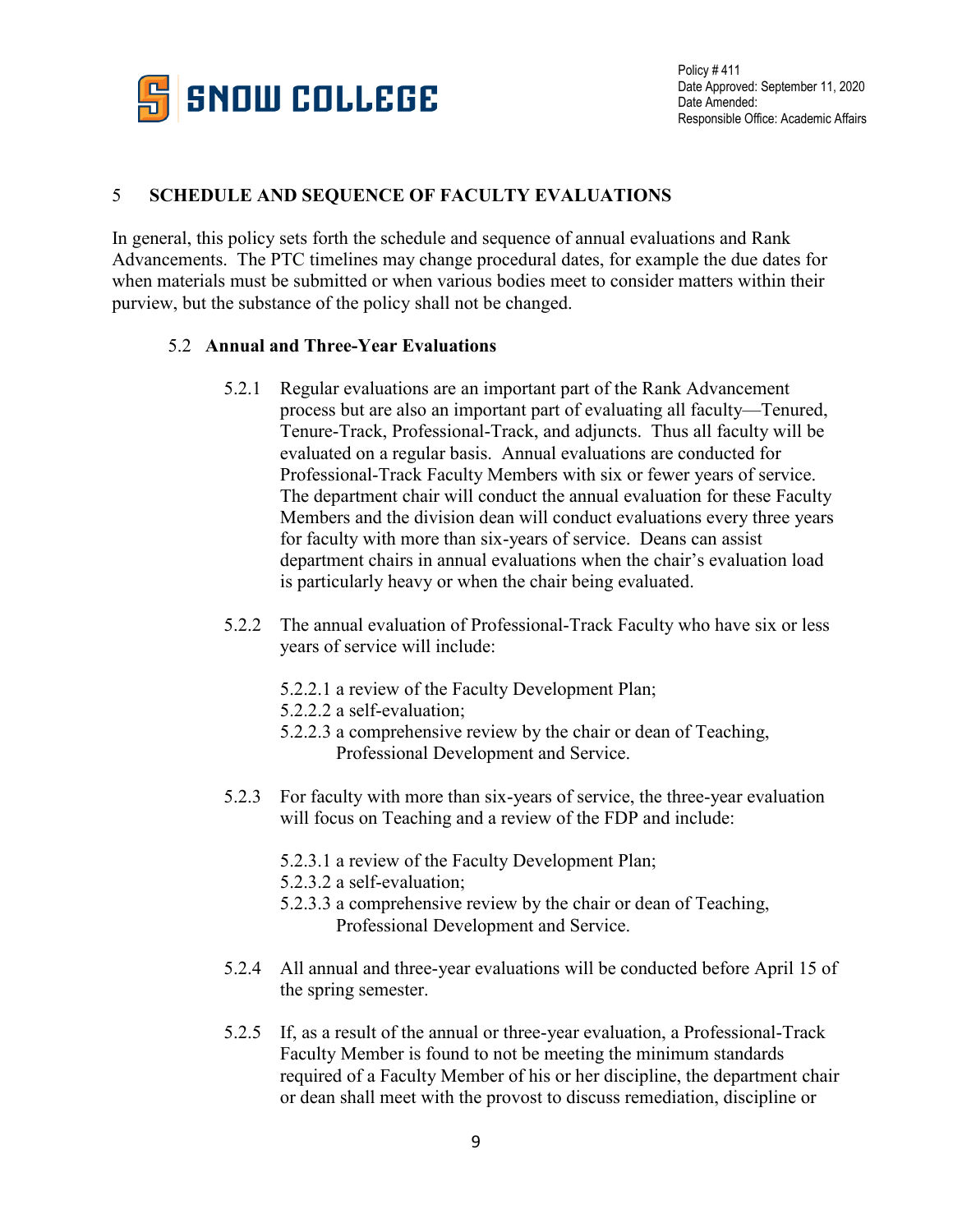

non-reappointment. A Faculty Action Plan (FAP) will be completed by the chair, dean, and Faculty Member to guide performance improvement.

5.2.6 Deans serve at the will of the administration as deans but also have status as a Faculty Member. Persons serving as deans will have regular reviews as described above. The provost will conduct this review. The provost also conducts an annual evaluation of each dean according to criteria established in the document entitled "Duties and Responsibilities of Deans and Department Chairs."

### 5.3 **Evaluations of Professional-Track Faculty**

- 5.3.1 Deans will organize a Faculty Evaluation Team (FET) for each Professional-Track Faculty Member who comes up for Rank Advancement. The FET makes a recommendation for or against Rank Advancement. If the FET does not reach a unanimous decision, a dissenting FET member should submit a separate letter stating reasons why they he or she feels the Candidate should or should not be recommended for advancement. The FET consists of at least two Faculty Members from the department (preferably) and/or division of the Candidate under review, and at least one Faculty Member outside the division. For small departments, it may be necessary to have all FET members comprised of evaluators from outside the department. The dean will appoint one Faculty Member with significant experience to serve as the Lead of the FET. The dean shall consider the input of the department chair, members of the PTC, and the Faculty Member being reviewed as to membership of the FET but the dean's decision shall be final. FET members should have the expertise required to adequately and fairly evaluate the Candidate's Teaching, Professional Development, and Service. Members of the PTC may also serve on an FET but may not serve as the Lead.
	- 5.3.1.1 A Candidate may object to a member of the PTC or FET evaluating them based on bias. Prior to a PTC review of a Candidate, a written objection should be made to the Chair of the PTC detailing the claim of bias. The Chair will convene a special meeting of the PTC to consider and advise regarding the objection. The PTC will review the objection, hear from the Candidate and the objected to member, and then advise the Chair. The Chair shall then rule whether the objected to member will be recused and replaced on a temporary basis. If the Chair of the PTC is objected to, the Faculty Senate President will receive the objection, convene the special meeting, and rule. The chair of the PTC will work with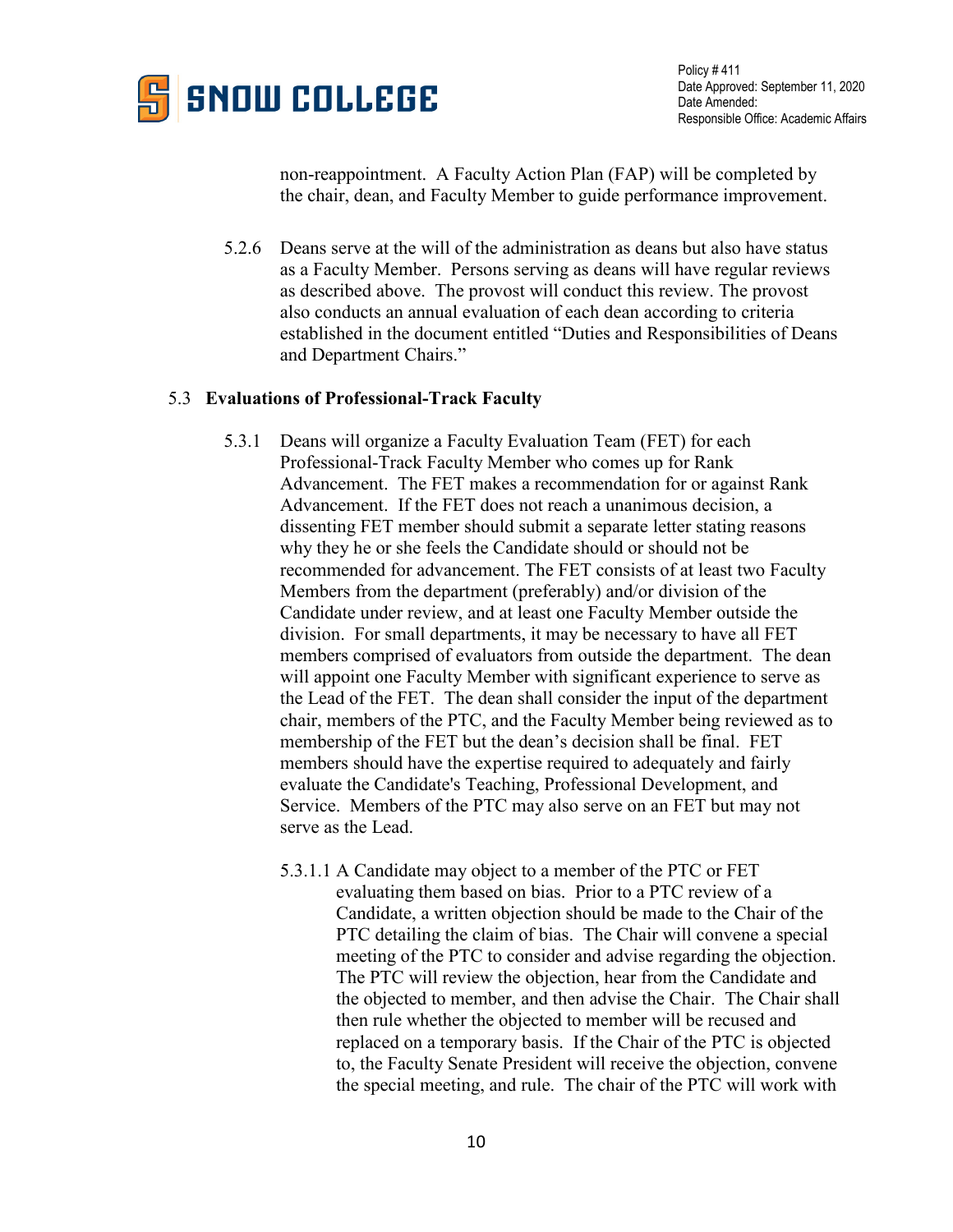

the division dean and/or chair if a member of the FET is objected to by a Candidate.

# 6 **RANK ADVANCEMENT**

### 6.2 **Instructor and Instructor II Ranks**

- 6.2.1 Normally, Faculty Members who are hired with degrees and certificates other than Terminal Degrees will be hired at the instructor level.
- 6.2.2 Faculty Members who hold a Terminal Degree, or faculty members who have sufficient professional experience as determined by the division dean and the provost at the time of employment may be awarded the rank of instructor II when hired..
- 6.2.3 A Faculty Member who holds the rank of instructor may be advanced to the rank of instructor II at the time of their three-year review. The Candidate should request Rank Advancement at that time in connection with the review. The FET and then the PTC shall include in its review a recommendation for or against Rank Advancement and the recommendations shall be forwarded to the provost. If the FET does not reach a unanimous decision, a dissenting FET member should submit a separate letter stating reasons why she or he feels the Candidate should or should not be recommended. The provost will review the recommendations and submit them together with his or her own recommendation to the president who will make a final recommendation to the Board of Trustees. If a Faculty Member is not advanced to the rank of instructor II at the time of their interim review, he/she may apply for Rank Advancement in subsequent years, but must undergo another review by the FET and PTC and submit his/her portfolio and address concerns that resulted in denial of the previous request for Rank Advancement. The portfolio for a subsequent evaluation for instructor II must be submitted to the provost's office no later than 5:00 p.m. on the second Friday of the fall semester.

### 6.3 **Advancement to Senior Instructor**

6.3.1 Faculty Members who are at the rank of instructor II for more than ten semesters may apply for advancement to the rank of senior instructor. The Candidate's portfolio must be submitted to the provost's office no later than 5:00 p.m. on the second Friday of the fall semester. If a member of the PTC, including the Chair, is a Candidate under consideration for advancement, his or her dean will designate another tenured associate professor Faculty Member or Faculty Member at the rank of senior or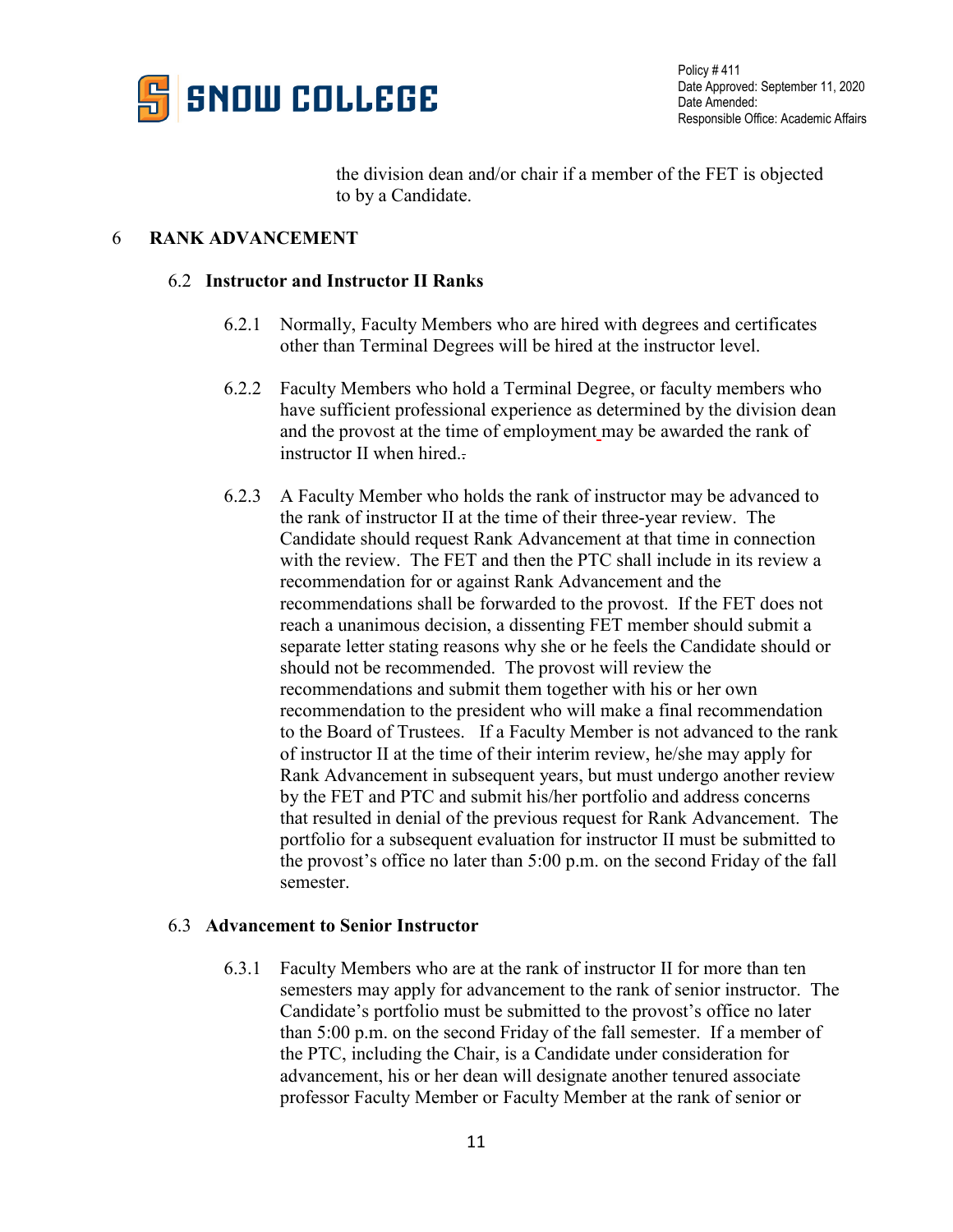

master instructor to review the Candidate's portfolio and attend the deliberation and vote in the regular member's place. If the Faculty Senate representative is under consideration for advancement, the Faculty Senate president will designate a substitute.

## 6.4 **Rank advancement to Master Instructor**

- 6.4.1 Faculty Members who have consistently given quality service to the College in Teaching and who have demonstrated a sustained record of Professional Development and Service to the College may apply to be advanced to the rank of master instructor according to the following schedule:
	- 6.4.1.1 A Faculty Member may apply to be advanced to the rank of master instructor after a period of 20 semesters as a senior instructor.
- 6.4.2 Candidates' portfolios must be submitted to the provost's office by the second Friday of the fall semester.
- 6.4.3 If the FET or PTC recommend against Rank Advancement, the PTC will appoint a person to meet with the Candidate and discuss the reasons why Rank Advancement is not being recommended, to be confirmed in writing. At any time, including after a recommendation against Rank Advancement, a Candidate may withdraw his or her application. If the FET does not reach a unanimous decision, a dissenting FET member should submit a separate letter stating reasons why she or he feels the Candidate should or should not be recommended. A Candidate may apply for Rank Advancement once during any year in which he or she is eligible and may apply multiple times but not more than twice in any four-year calendar period.

### 7 **APPEALS**

- 7.2 A Faculty Member who is denied Rank Advancement may appeal the decision by notifying the College President in writing within 30 calendar days of the decision and specify the grounds for the appeal. The College President will review the appeal and if it is untimely shall notify the Faculty Member that the appeal will not be considered.
- 7.3 If the appeal is timely it shall be forwarded to the Senate President who will appoint an Appeals Committee of five Faculty Members: one from each academic division. At least three of the members of this committee should be PT Faculty and the other two members should be members of the Faculty Senate. The Candidate may object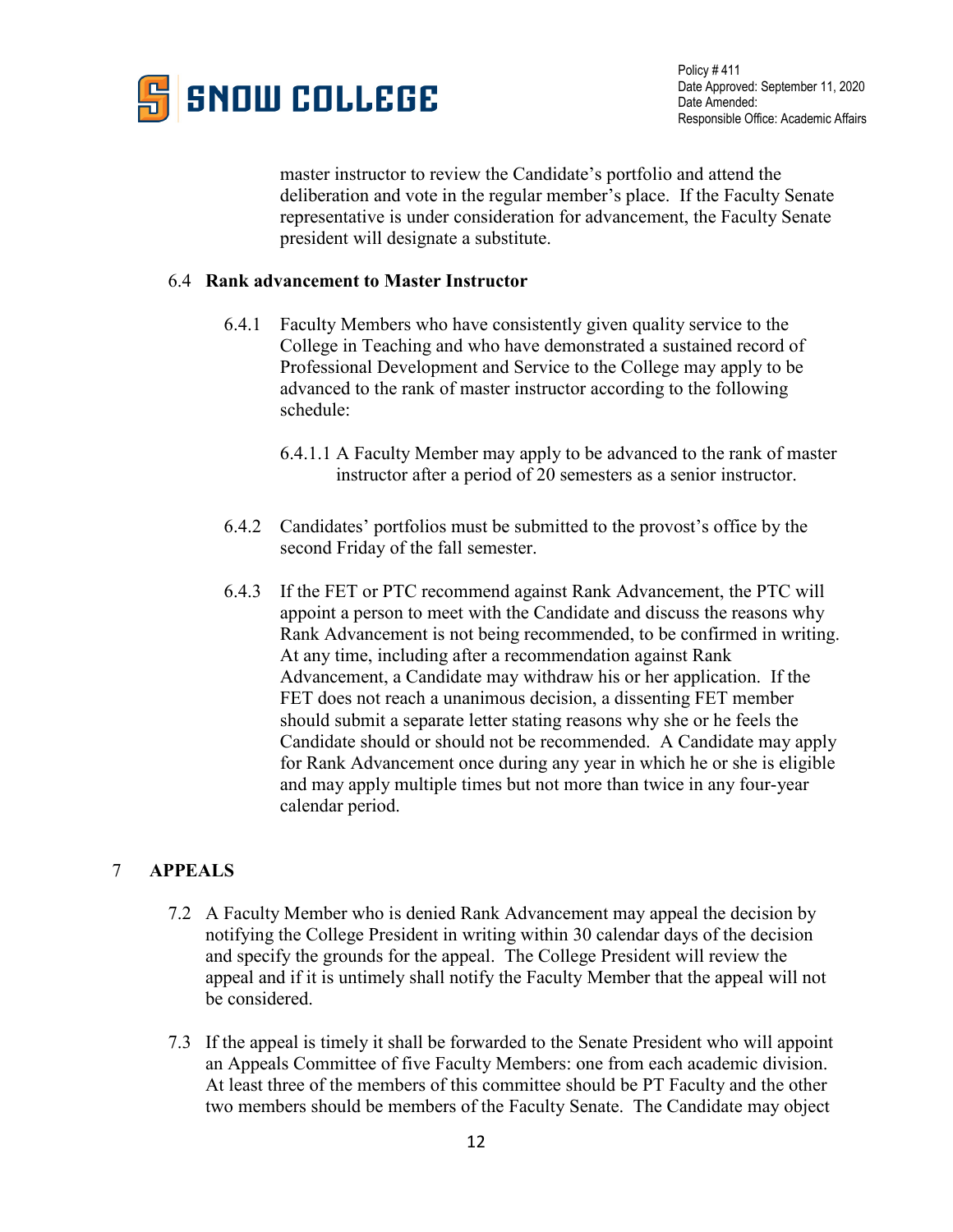

to any Appeals Committee member on the grounds of bias and must articulate the reasons why he or she thinks there is bias. The Faculty Senate President, in consultation with the College legal counsel, may investigate and shall determine if bias has been shown and if so replace that member.

- 7.4 The purpose of the Appeals Committee is to determine if the Candidate has received the process dictated by this Policy. If the Appeals Committee determines the process has been followed, it will notify the Candidate of the decision in writing and the appeals process is completed. If the Appeals Committee determines that the process has not been followed correctly, it will notify the PTC, the provost, and the President, who will meet with the Appeals Committee to determine what steps should be taken to readdress the Candidate's application and rectify mistakes made in the evaluation process, returning it to the point where a mistake was made. Any appeal must be filed with the president of the Faculty Senate in writing within 30 days after the Candidate is notified of a decision. The process will then proceed in as timely a manner as possible.
- 7.5 In its discretion, the Appeals Committee may review an appeal and determine if reconsideration is appropriate because of mistake, misperception or other clear error. If the Appeals Committee determines reconsideration is appropriate it shall return the evaluation or Rank Advancement request to the level where error is perceived with a request to reconsider the matter and the reasons why reconsideration is requested. The evaluation or Rank Advancement request shall then be reconsidered and if the decision is changed proceed through the process from that point onward. Further appeals shall not be allowed.

# **8 ADDITIONAL PROVISIONS.**

- 8.2 If at any point in the Rank Advancement process a person or group fails to act in a timely manner, the Candidate may file a request with the provost directing the person or group to act as soon as possible. If the person or group continues to fail to act, the provost may appoint a substitute to perform the duties required. If no action is taken it is considered a denial.
- 8.3 If a Candidate for Rank Advancement does not meet deadlines for submitting materials for evaluation as laid out in this document, the Candidate will forfeit his or her opportunity for evaluation. The PTC may consider evaluating a Candidate who misses a deadline if it feels there are mitigating circumstances.
- 8.4 If needed, the PTC, in consultation with the Faculty Senate and Deans Council may make procedural changes to this document. Policy changes may not be made except by the Board of Trustees, since policy changes are substantive changes to evaluation criteria and eligibility.